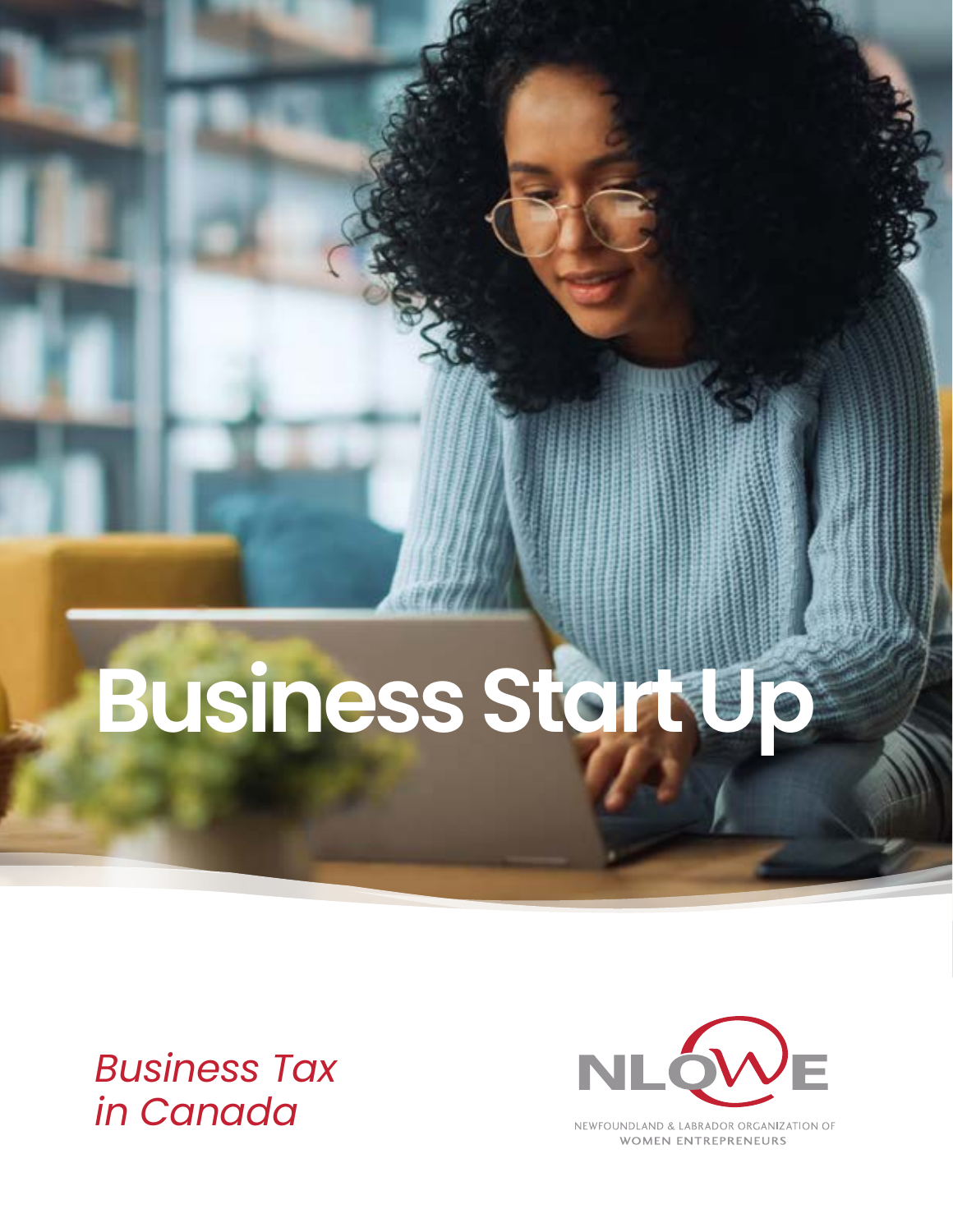# **Business Tax in Canada**



Corporate income tax rates in Newfoundland and Labrador are among the lowest in Canada. Most provincial taxes are administered by the Newfoundland and Labrador Department of Finance. Corporate income tax and the Harmonized Sales Tax are administered by Canada Revenue Agency

#### **For more information:**

**<https://www.gov.nl.ca/fin/tax-programs-incentives/business/>**

Provincial Business Taxation

includes corporate income tax, financial corporations capital tax, industryspecific taxes and environmental taxes such as carbon, gasoline, mining/ mineral rights and vapour products.

#### **Tax Credits and Incentives**

**<https://www.gov.nl.ca/fin/tax-programs-incentives/business/cib/>**

The Government of Newfoundland and Labrador offers a variety of business tax credits, incentives and benefits programs to businesses. These programs are designed to support growth in specific sectors such as digital media, manufacturing, scientific research, economic diversification and small business.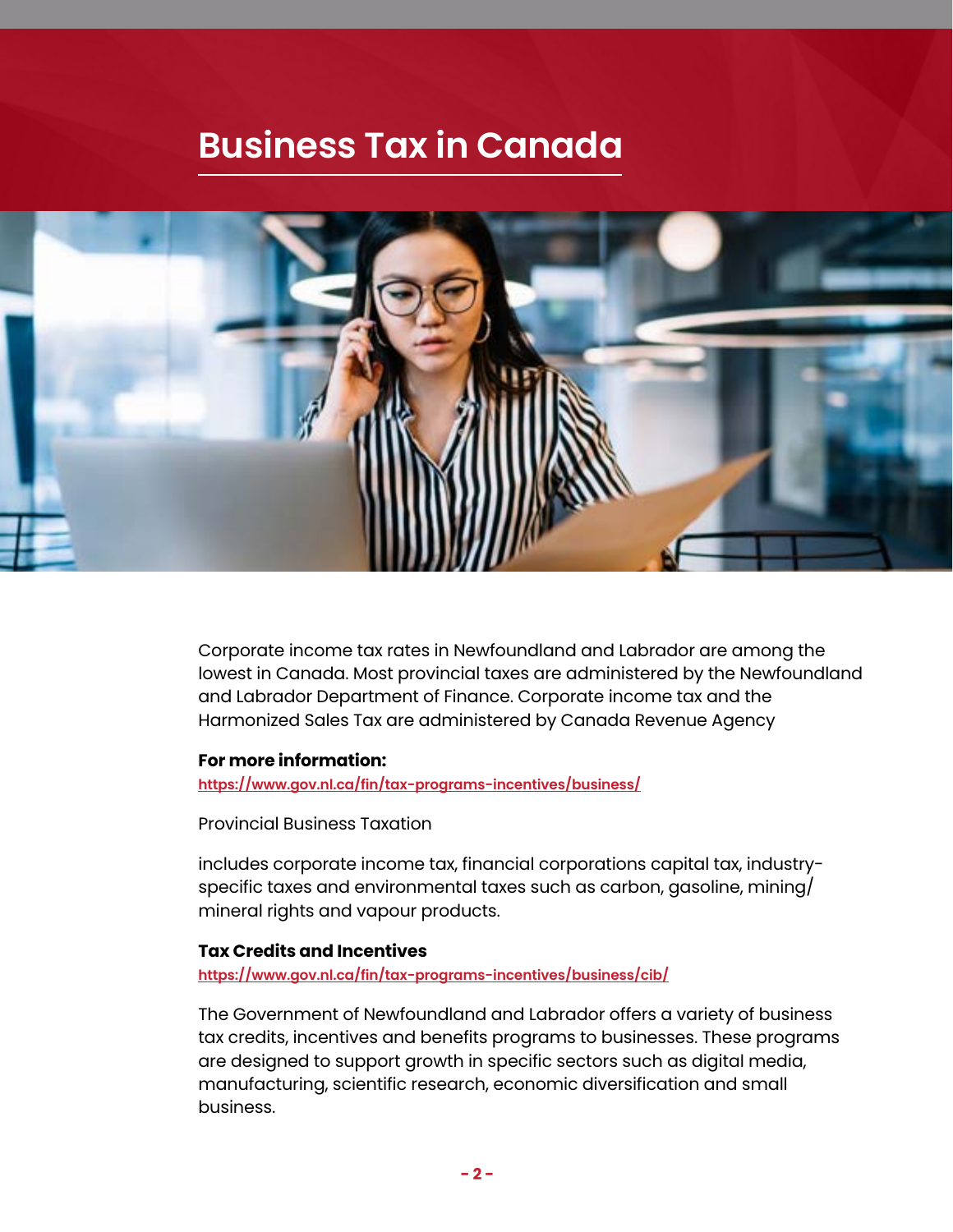### **Federal Business Taxation**

#### **Income Tax**

Sole proprietorships and partnerships are required to file a T2125 Statement of Business and Professional Activities (**[https://www.canada.ca/en/revenue-agency/](https://www.canada.ca/en/revenue-agency/services/forms-publications/forms/t2125.html) [services/forms-publications/forms/t2125.html](https://www.canada.ca/en/revenue-agency/services/forms-publications/forms/t2125.html)**) as part of their personal income tax returns. A separate statement must be filed for each source of business or professional income. See **[https://www.canada.ca/en/revenue-agency/services/tax/](https://www.canada.ca/en/revenue-agency/services/tax/businesses/topics/sole-proprietorships-partnerships.html ) [businesses/topics/sole-proprietorships-partnerships.html](https://www.canada.ca/en/revenue-agency/services/tax/businesses/topics/sole-proprietorships-partnerships.html )**

Incorporated companies must file an annual T2 Corporation Income Tax Return (**[https://www.canada.ca/en/revenue-agency/services/tax/businesses/topics/corporations/](https://www.canada.ca/en/revenue-agency/services/tax/businesses/topics/corporations/type-corporation.html) [type-corporation.html](https://www.canada.ca/en/revenue-agency/services/tax/businesses/topics/corporations/type-corporation.html)**)

# **GST/HST**

Businesses in Canada must collect and remit the Goods and Services Tax (GSTfederal) or Harmonized Sales Tax (HST – federal and provincial) on all taxable sales, leases and supplies unless exemptions apply.